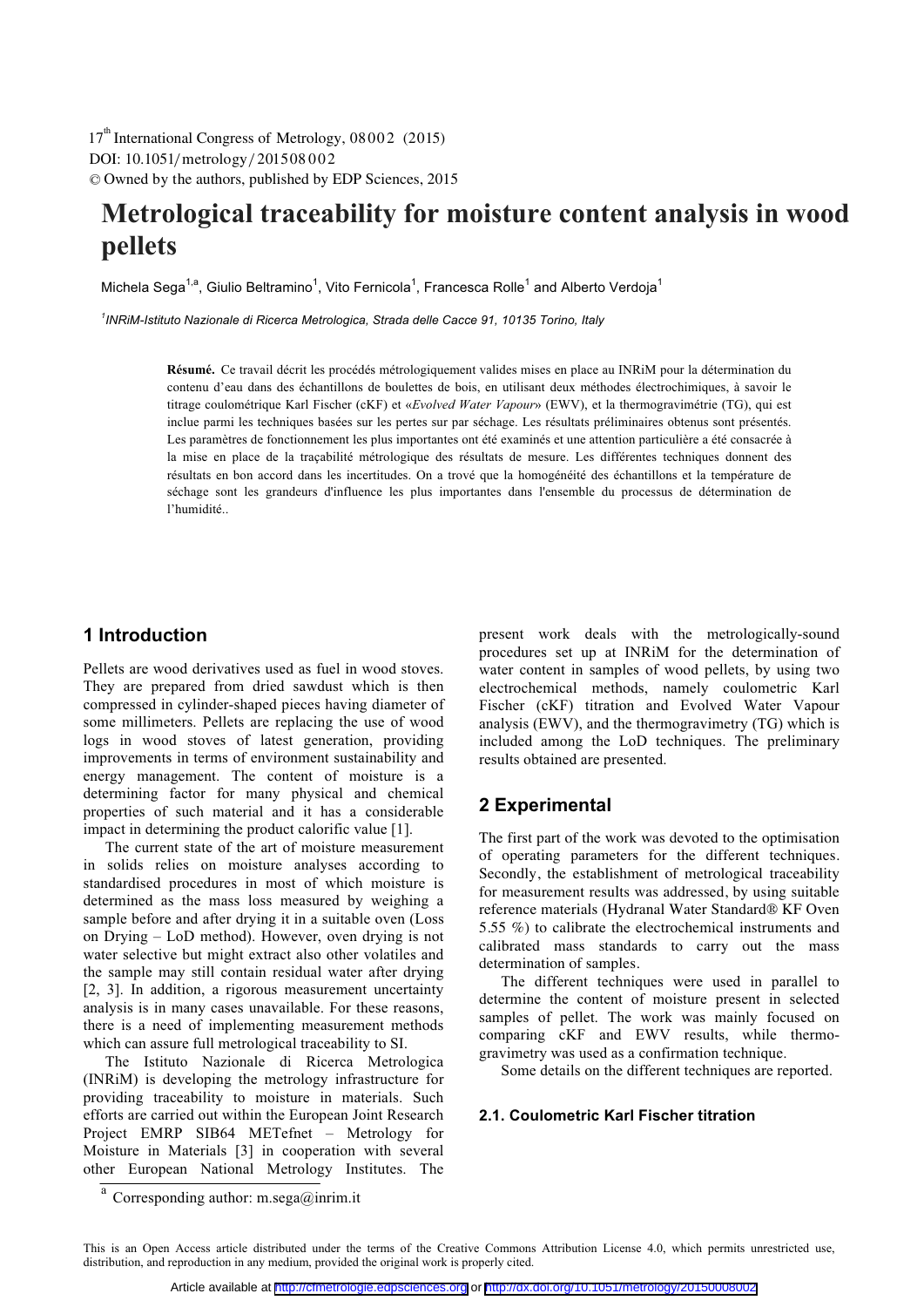The cKF titration is a chemical direct method that uses a reaction selective to water based on the oxidation of sulphur dioxide  $(SO<sub>2</sub>)$ :

$$
3Z + ROH + SO2+I2+H2O \rightarrow 3ZH^+ + ROSO3+2I
$$
 (1)

where Z is a base and ROH is an alcohol (usually methanol).

The consumption of iodine  $(I_2)$ , which is stoichiometrically equivalent to the water present in the sample, is measured:  $I_2$  is produced by the generating electrode from iodide (I) and the end point is determined by a second electrode. The mass of water present in the sample is calculated from the amount of electric current (Coulomb) used for  $I_2$  production.

The apparatus used at INRiM is a Karl Fischer *c30* (Mettler-Toledo) having a moisture measurement range between 2 ppm and 5% of water. The system is equipped with a *Stromboli* oven. Solid samples are heated in the oven and the volatile compounds are brought into the KF titration cell for selective water determination. The following operational parameters were considered and optimized during the method development: duration of analysis, sample heating temperature, stirring rate, drift evaluation, ambient parameters (like relative humidity and temperature), repeatability, sample pre-treatment.

#### **2.2 Evolved Water Vapour analysis**

The Evolved Water Vapour (EWV) analysis was carried out at INRiM by using a commercial instrument Sartorius WDS 400 having a moisture measurement range between 1 ppm and 40 % of water and requiring a sample weight between 5 to 2000 mg. It is equipped with a phosphorous pentoxide  $(P_2O_5)$  sensor and a coulometric detector. The instrument can differentiate among surface, capillary and crystallisation water. The solid samples are placed into a drying oven; a flux of dried air carries the water vapour on the sensor where  $P_2O_5$  absorbs the water vapour by forming phosphoric acid. The reaction product is then electrolysed to yield hydrogen  $(H<sub>2</sub>)$  and oxygen  $(O<sub>2</sub>)$  and regenerating  $P_2O_5$ . The main operational parameters to be checked and optimised during the method development are the following: efficiency of the desiccant system, stability of the background during the analyses, sample position in the oven, sample heating temperature, repeatability, sample pre-treatment.

#### **2.3 Thermogravimetry**

Thermogravimetry (TG) is a technique based on continuous recording of mass changes of a sample of material, as a function of a combination of temperature with time until it reaches a constant value. The measurements at INRiM were carried out by a Thermobalance Sartorius MA150 on ground pellet samples of about 1 g. As a proper calibration of the balance during the analysis is not possible, a verification of the balance performance was carried out at ambient temperature before and after each analytical run by using calibrated mass standards.

## **3 Results and discussion**

Regardless the used technique, sample homogeneity and drying temperature were found to be the most important influence quantities in the entire moisture determination process.

#### **3.1. Sample pre-treatment**

The pre-treatment of the sample is a crucial step in the entire measurement process. The used techniques requires low amount of samples in order to comply with the moisture detection ranges, hence a single piece of pellet cannot be analysed directly. Two different ways of pre-treating the pellets were investigated, i.e. manual crushing and mechanical grinding. The main factors to be considered in evaluating the techniques resulted in the homogeneity of the sample and the minimisation of contamination from the environment. Figure 1 reports, as an example, a comparison between two typical sets of repeated measurements carried out by cKF at a temperature of 220 °C on two subsets of samples obtained with the two different techniques.



**Figure 1.** Comparison between sample pre-treatment techniques: mechanical grinding  $(\bullet)$  and manual crushing  $(\bullet)$ 

The data presented in Figure 1 show that the mechanical grinding leads to a better reproducibility with respect to manual crushing. Similar results were obtained also with EWV measurements. Mechanical grinding was then chosen as sample pre-treatment technique.

#### **3.2 Temperature**

The sample heating temperature plays a very important role in the amount of water determined in the samples. The measurements with the three techniques were carried out at 110 °C for comparability with the usual temperatures set for the LoD detections.

Additional measurements were performed by cKF and EWV at higher temperatures reaching a maximum value of 220 °C, recommended for the reference material used for the instrument calibrations. It was observed that the measured moisture content increased with at higher temperatures. On one side, these results could suggest that the temperature of  $110\degree C$  is not enough to a